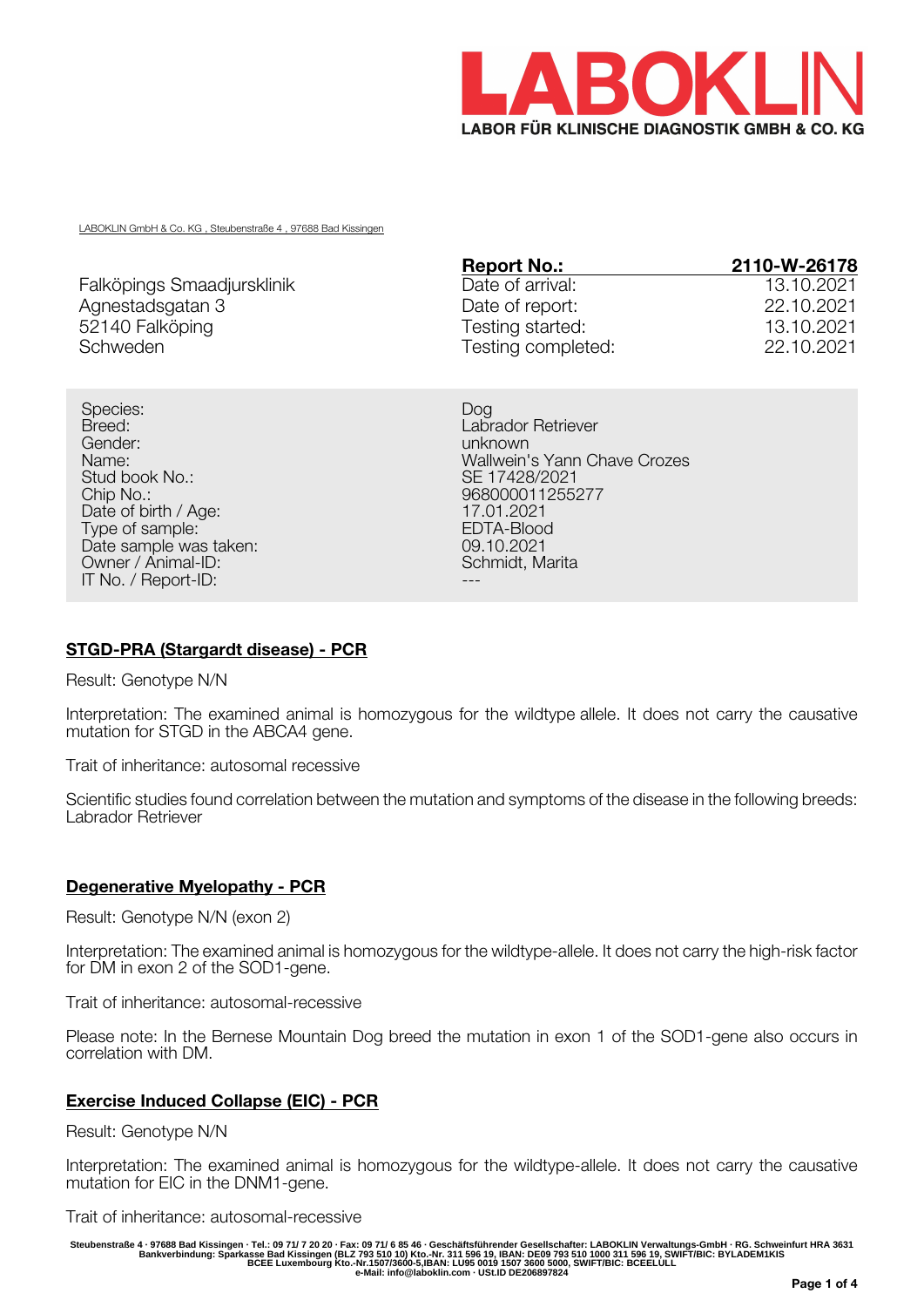

Scientific studies found correlation between the mutation and symptoms of the disease in the following breeds: Boykin Spaniel, Chesepeake Bay Retriever, Clumber Spaniel, Curly Coated Retriever, Labrador Retriever, Old English Sheepdog, Pembroke Welsh Corgi and Wirehairede Pointer

## **Hereditary nasal parakeratosis (HNPK) - PCR**

#### Result: Genotype N/N

Interpretation: The examined animal is homozygous for the wildtype-allele. It does not carry the causative mutation for HNPK in the SUV39H2-gene.

Trait of inheritance: autosomal-recessive

Scientific studies found correlation between the mutation and symptoms of the disease in the following breeds: Labrador Retriever

# **Dwarfism (Skeletal Dysplasia 2) - PCR**

Result: Genotype N/N

Interpretation: The examined animal is homozygous for the wildtype-allele. It does not carry the causative mutation for SD2 in the COL11A2-gene.

Trait of inheritance: autosomal-recessive

Scientific studies found correlation between the mutation and symptoms of the disease in the following breeds: Labrador Retriever

## **Hereditary myopathy (CNM) - PCR**

Result: Genotype N/N

Interpretation: The examined animal is homozygous for the wildtype-allele. It does not carry the causative mutation for cnm myopathy in the PTPLA-gene.

Trait of inheritance: autosomal-recessive

Scientific studies found correlation between the mutation and symptoms of the disease in the following breeds: Labrador Retriever Other forms of myopathy cannot be excluded by this test.

## **prcd-PRA (partner lab) - PCR**

Result: Genotype N/N (A)

Interpretation: The examined animal is homozygous for the wildtype-allele. It does not carry the causative mutation for prcd-PRA in the PRCD-gene.

Trait of inheritance: autosomal-recessive

Scientific studies found correlation between the mutation and symptoms of the disease in the following breeds: Australian cattle dog, American Cocker Spaniel, American Eskimo Dog, Australian Shepherd, Australian Stumpy Tail Cattle Dog, Barbet, Bearded Collie, Bolognese, Bolonka Zwetna, Chesapeake Bay Retriever, Chihuahua, Chinese Crested, English Cocker Spaniel, English Shepherd, Entlebucher Mountain Dog, Finnish Lapphund, German Spitz, Giant Schnauzer, Golden Retriever, Jack Russell Terrier, Karelian Beardog, Kuvasz, Lagotto Romagnolo, Lapponian Herder, Labrador Retriever, Markiesje, Norwegian Elkhound, Nova Scotia Duck Tolling Retriever, Parson Russell Terrier, Portugese Water Dog, Poodle, Schipperke, Swedish Lapphound, Silky Terrier, Spanish Water Dog, Swedish Lapphund, Wäller, Yorkshire Terrier.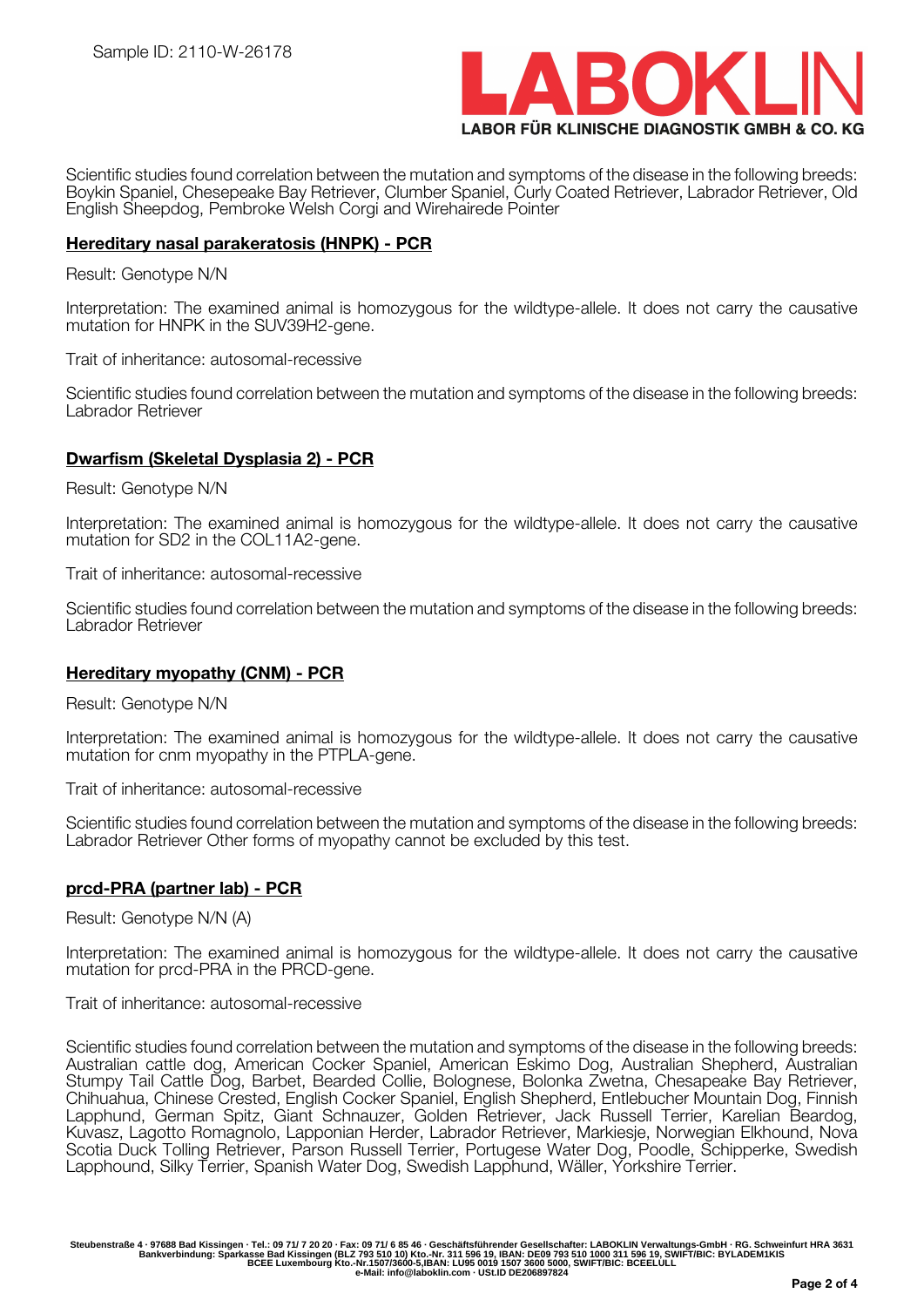

# **Retinal dysplasia (OSD) - PCR**

#### Result: Genotype N/N

Interpretation: The examined animal is homozygous for the wildtype-allele. It does not carry the causative mutation for OSD. Trait of inheritance: autosomal-dominant Scientific studies found correlation between the mutation and symptoms of the disease in the following breeds: Labrador Retriever

# **B-locus (brown, chocolate, liver(nose))**

This genetic analysis of the B-locus includes the three variants bd, bc and bs described for all breeds so far, as well as the corresponding wildtypes as allele N.

# **Variant bd**

Result for bd: Genotype N/N (before B/B)

Interpretation: No bd-allele was found for this sample.

# **Variant bc**

Result for bc: Genotype N/N (before B/B)

Interpretation: No bc-allele was found for this sample.

## **Variant bs**

Result for bs: Genotype N/N (before B/B)

Interpretation: No bs-allele was found for this sample.

When one of the variants is found homozygous, dark pigment (eumelanin) changes in colour accordingly. When several variants of the B-locus are found in heterozygous state, it is not possible to directly determine the influence on the eumelanin.

The overall genotype for the B-locus-complex can only be deduced if all known variants on the B-locus (bd, bc, bs, b4 and be) are analysed. Some of these alleles only exist in specific breeds.

Please note: The nomenclature of the results has been changed due to harmonizing efforts for genetic tests.

The current result is only valid for the sample submitted to our laboratory. The sender is responsible for the correct information regarding the sample material.The laboratory can not be made liable. Furthermore, any obligation for compensation is limited to the value of the tests performed.

There is a possibility that other mutations may have caused the disease/phenotype. The analysis was performed according to the latest knowledge and technology.

The laboratory is accredited for the performed tests according to DIN EN ISO/IEC 17025:2018. (except partner lab tests).